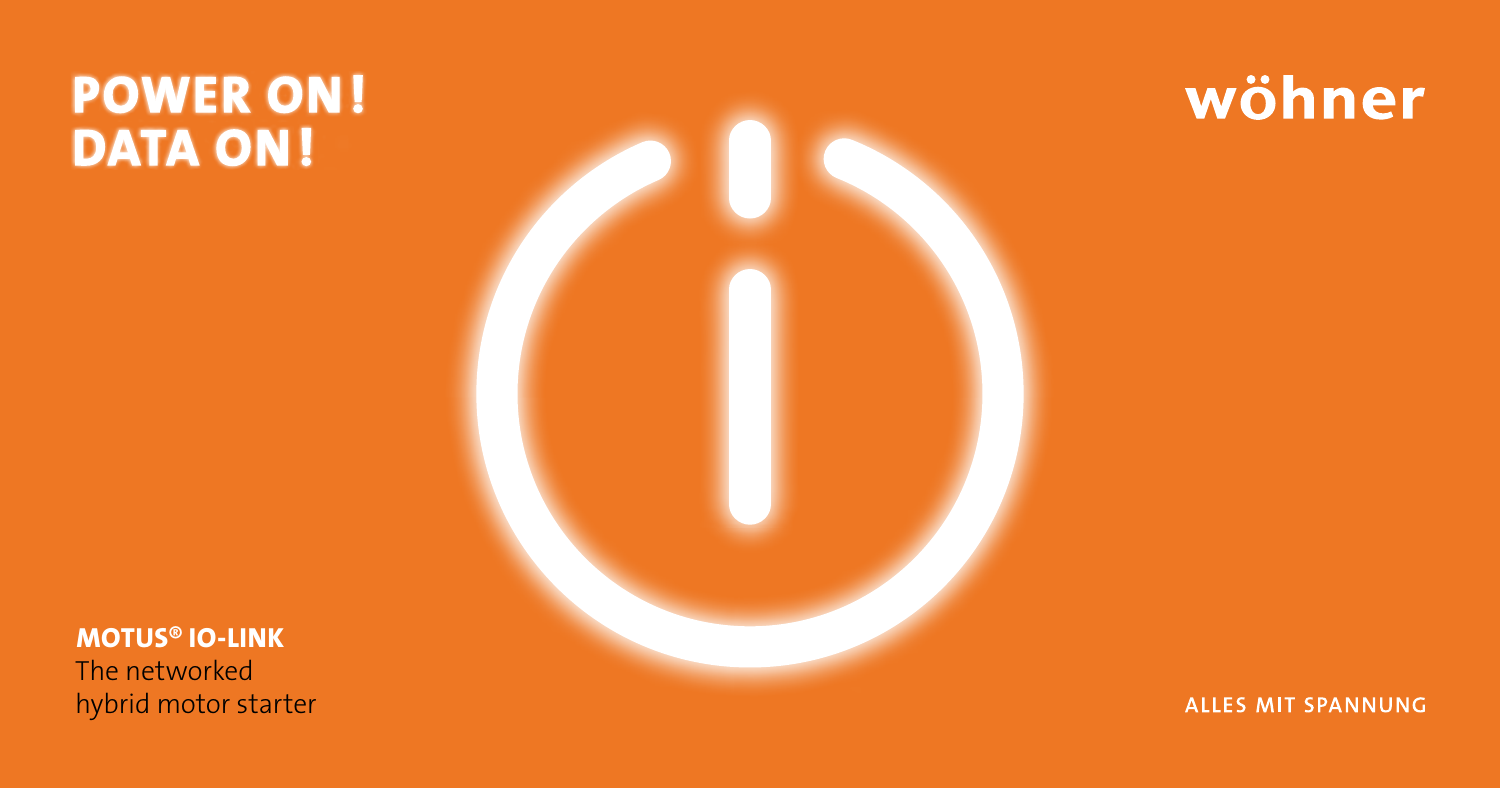# **These are your advantages.** At a glance:



#### **Space savings**

Due to its very narrow design (width: 22.5mm), the use of the MOTUS® IO-Link saves up to 75% space compared to conventional starter combinations.



#### **Lifespan**

The combination of robust relay technology and wearfree semiconductor switching gives the MOTUS® IO-Link a product lifespan that is 10 times longer than conventional contactors.



#### **Time savings**

The significant reduction in wiring requirements during the installation of a MOTUS® IO-Link results in time savings of up to 80% compared to conventional device combinations.

## **MOTUS® hybrid motor starter**  with IO-Link interface



#### **Available at any time. Worldwide.**

The MOTUS® with IO-Link interface is a new network version in the MOTUS® family and enables continuous communication between the control and field level. Through this interface the control, the parameterization as well as the reading of the messages of the device is managed.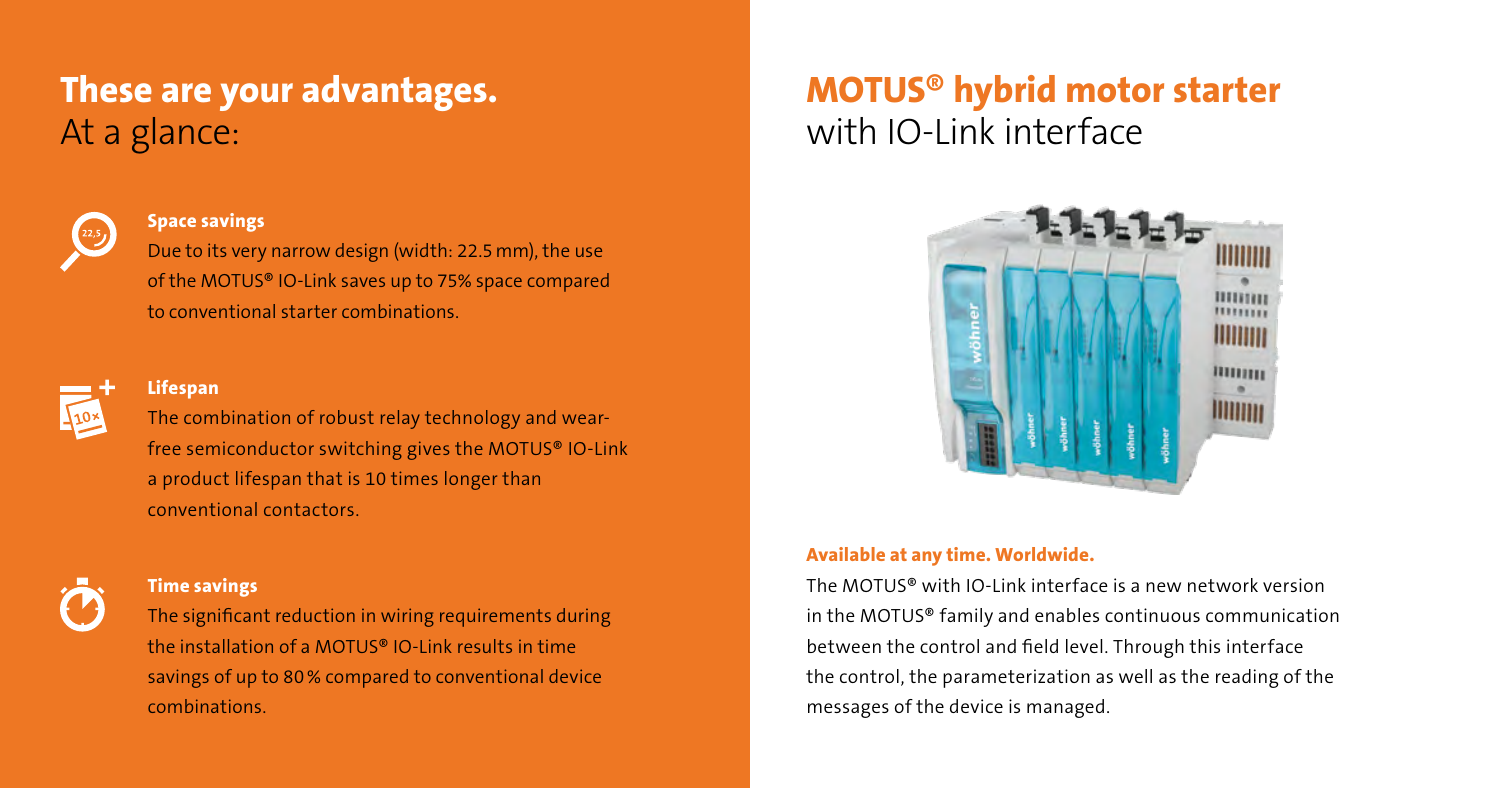## **4+1** – 4 integrated functions + 1 communication interface

Forward-rotation  $\overline{(\mathbb{M})}$  Reverse-rotation  $\overline{(\mathbb{M})}$  Motor protection  $\overline{(\mathbb{M})}$  Emergency stop

IO-Link communication

Small drives and motors with a power output of up to 3 kW are frequently used in control technology and machine design. In the process, sometimes both rotational directions (forward / reverse) need to be controlled and the drives have to be protected against possible errors. Also, it must be ensured that they can be reliably and safely shut off through an external emergency stop function (SIL 3/PL e) in the event of a breakdown. A product which combines these four important requirements into one device is the MOTUS® hybrid motor starter. With the new version, which is equipped with the communication interface IO-Link, a simple and easy to use networking of the devices with the control level is enabled.



**MOTUS®CrossBoard IO-Link**  Part No. 36130 (3 A) Part No. 36131 (9 A)



**MOTUS®30Compact IO-Link** Part No. 36124 (3 A) Part No. 36127 (9 A)



**MOTUS®60Classic IO-Link** Part No. 36125 (3 A) Part No. 36128 (9 A)



**MOTUS®Panel IO-Link** Part No. 36123 (3 A) Part No. 36126 (9 A)